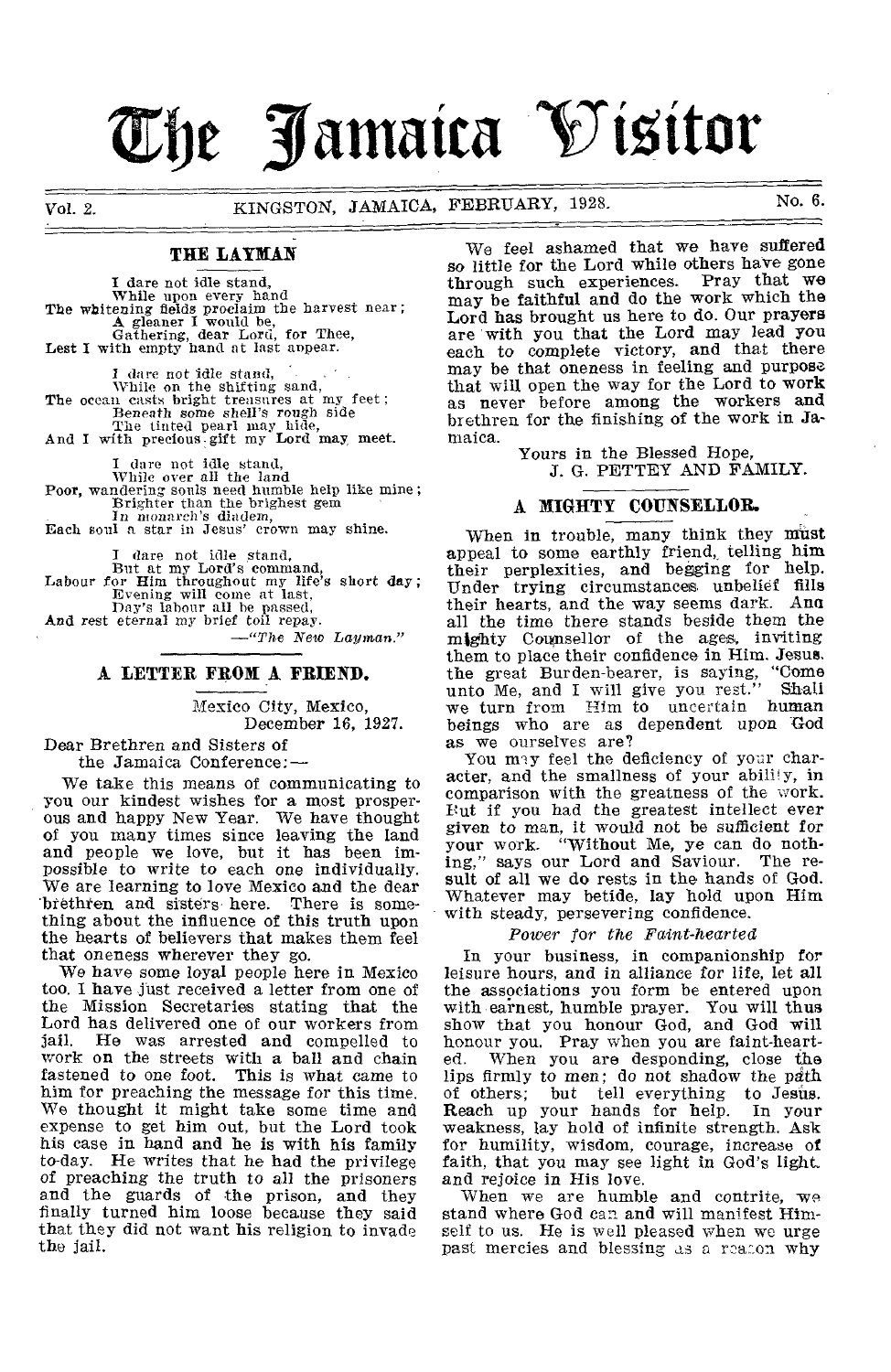He should bestow on us greater blessings. He will more than fulfil the expectations of those who trust fully in Him. The Lord Jesus knows just what His children need, how much divine power we will appropriate for the blessing of humanity; and He bestows upon us all that we will employ in blessing others and ennobling our own souls.

We must have less trust in what we ourselves can do, and more trust in what<br>the Lord can do for and through us. You the Lord can do for and through us. are not engaged in your own work; you are doing the work of God. Surrender your will and way to Him. Make not a single reserve, not a single compromise with self. Know what it is to be free in Christ.

The mere hearing of sermons Sabbath after Sabbath, the reading of the Bible through and through, or the explanation of it verse by verse, will not benefit us or those who hear us, unless we bring the truths of the Bible into our individual experience. The understanding, the will, the affection, must be yielded to the control of the Word of God. Then through the work of the Holy Spirit the precepts of the Word will become the principles of the life.

*How to Comprehend* and *Accomplish* 

As you ask the Lord to help you, honour your Saviour by believing that you do receive His blessing. All power, all wisdom, are at our command. ask.

Walk continually in the light of God. Meditate day and night upon His character. Then you will see His beauty and rejoice in His goodness. Your heart will glow with a sense of His love. You will be uplifted, as<br>if borne by everlasting arms. With the if borne by everlasting arms. power and light that God imparts, you can comprehend more and accomplish more than you ever before deemed possible.

MRS. E. G. WHITE.

#### "THE WORK"

A definite work has been delegated by God to His followers on earth under the direct ministry and guiding **eye of the Holy**  Spirit, His representative. His work went -on a revolving wheel immediately as the heads of the human race fell under the dominion and power of the prince of darkness in Eden. It gained greater momentum and power when His Son manifested Himself in flesh and spake to the world. An organized church with apostles, prophets, teachers, and other gifts came as a result, as a fortification against the legions of opposing forces and also to add power and efficiency to The Work. A definite part of The Work came to a finish during the earthly ministry of the Saviour, and on leaving, He placed a final finishing-Work in the hands of his

followers for execution; and all are seeing the progressive movement of the finishing, and many are actors in the Great Drama.

Under the marching orders of the Captain of our Salvation, Ministers, Teachers, Professors of Schools and Colleges, with Colporteurs, Physicians, and Nurses can be seen<br>hastening "The Work" to a finish. Going hastening "The Work" to a finish. from church to church under the inspiration which The Work imparts, one comes in contact with many whose faith and works mount high in the hope of seeing The Work come to a finish in power and splendour in their day and are therefore working with all earnestness to bring about the desired end. Baptisms not a few, consecration and re-consecration also add to the list, and quite a band of workers can be seen, devoted and true, going from place to place, whose watch word is "To The Work."

M. JONES.

# CRAIG

It was during the month of May, 1927, that the writer was asked to visit the church at Craig in Manchester. Three days were spent with the church on my first visit. After a week in Kingston I returned with my wife, to remain for three weeks. Meetings were held every night for the public. The mighty power of God bore witness to the preaching of the word, and a mighty interest was created in the districts around. At the end of three weeks, the interest was so intense that it was thought best for the meetings to be continued. At this stage Brethren F. Fletcher, and W. S. Nation came to assist. At the close of another three weeks, a baptismal class of forty-one candidates was formed.

The enemy did all in his power to prevent people from taking their stand for the truth. The minister of another church threatened to put the members out of his church if they visited the Adventist's church. Apostate seventh-day **Adventists**  opened meetings near our church and did their best- to poison people's minds against Sister White, but to no avail. The Lord laid bare His arm to save and no power could prevent Him from carrying out His plans. One man, who was a terror to the district and to his home (through drink), found deliverance from sin and is now a faithful seventh-day Adventist. woman who was a government teacher, and who was very prejudiced against us accepted the message, as the result of attending one meeting. People who have been living together for years in sin got a vision of the soon-coming Christ and of the preparation to meet Him. As a result of that vision many have got married and are baptized. Others are making preparation to be married at an early date.

As a result of the effort, twenty-three who were ready have been baptized and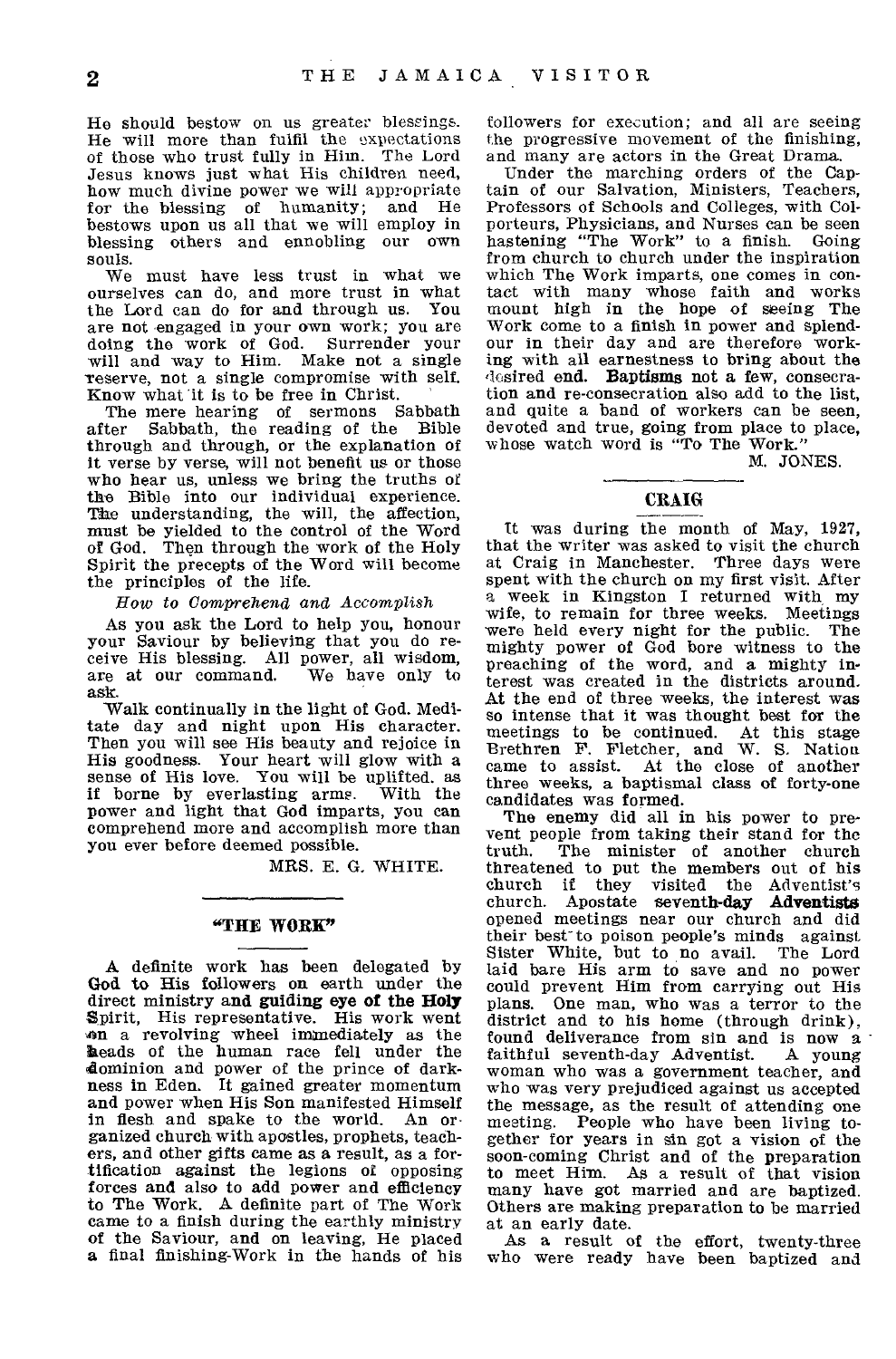admitted into church fellowship. Another baptismal class of twenty-five has been formed, and will soon be ready for baptism. Others are interested and we are hoping that ere long they will unite with us.

The Craig Church has taken on new life. Tithes and offerings have gone up, and great interest is being shown by the members in all departments of the work. Let the readers of the VISITOR remember the work at<br>Craig in their prayers. To God be the Craig in their prayers. Glory.

### H. P. LAWSON.

# WEST-END CHURCHES

During the month of November it was my privilege to make an extended tour of the churches in the western end of the island, beginning on November 9, with a visit to St. Ann's Bay, and ending on December 2, with a visit to the Beverley church, near Balaclava. During the intervening time we visited 31 churches and companies, holding, in conjunction with other workers whom I shall mention, nearly fifty services and baptizing 58 souls. These dear ones who were baptized in these churches were, for the most part, the results of the labours of our faithful lay-members.

On Thursday, November 10, we visited Brown's Town and Calderwood, as well as the leader of the Devon church. Friday we drove on to Montego Bay, visiting the little comeany at Sherwood Content in Trelawny. We found this little company strugnling on amid difficulty but had the privilege of a short visit with a few of the brethren, who were making plans to repair the little church building and keep the light burning in that outpost. We arrived in Montego Bay on Friday evening and met with the church there for a night meeting. On the Sabbath we also met with that church, holding the communion services and also speaking to them again in the evening. Our meeting together was also attended by the Holy Spirit, and I felt greatly blessed for having met with this church.

On Sunday morning we went out to the little district of Orange, a few miles from Montego Bay, where we were privileged to bury six dear souls in the watery grave, and then to organize the Orange company into a church with about twelve charter members. This is a working church and we expect to see them grow into a strong and flourishing church; in fact we are sure that this will be the case if they will hold fast to the spirit of unity which now characterizes their endeavours, for the devil is afraid of a united church.

On Sunday night we returned to Montego Bay for a night service at the church. We had a good attendance from friends not of our faith, and enjoyed meeting with these people in that charming little city.

On Monday it was my delight to m3et

Brother Lawson at Mt. Carey, and from this place we continued together for the remainder of that week. The meeting with the brethren at Mt. Carey was a good one. We held a business meeting the following morning and elected officers for the ensuing year. On Monday night we celebrated the ordinances of the Lord's house, and were blessed again with the presence of the Lord.

Tuesday, we went to Vaughnsfield, which place is located in the mountains of eastern St. James and is quite difficult of access, but we were pleased to meet with these dear ones and to hold their business meeting with them. From there we went to Seaford Town and enjoyed the hospitality of Brother and Sister Lawson, and met with the church at that place for a night meeting. The next day we held a baptism, when one dear soul was buried with her Lord., and went forth to live a life of victory in Christ.

On Wednesday we visited the church at Axe and Adze, where we found the brethren or good courage and right in the midst, of a building programme. These brethren are to be greatly commended for the lovely church building which they are erecting of cut stone. This will be a very commendable building when finished and should add strength to the work in that district. Here we held their business meeting and gave communion.

'On Thursday night we met with the Amity church, where we found a goodly number awaiting our arrival, and spoke to an attentive congregation. We also held their election.

The next morning it was necessary for me to part with the congenial company of Brother Lawson, as he went to Craig and I conducted a night meeting 'at Seaford Town. Sabbath morning I went on to Darliston, where I found a lively church of some fifty members, who with their children made up a good Sabbath congregation, and we enjoyed a splendid time together, holding two services in succession. After enjoying the hospitality of a pleasant repast at the home of Brother Myre, I drove on to Contented Hall, where we had an appointment in the evening.

The experience of getting into Contented Hall is one which is never to be forgotten, for two reasons: first, because the road up the mountain makes an indelible impression on one's mind, because of the difficulty attending the ascent; and secondly, because from the top of this mountain is to be enjoyed one of the most glorious panoramic views to be witnessed in this lovely island of many wonderful panoramas. I might also say that another thing which always makes a good impression on me when going to that place is the smiling face of Elder Jones. who waits to greet me at the summit; and. then the hospitality of good Sister Jones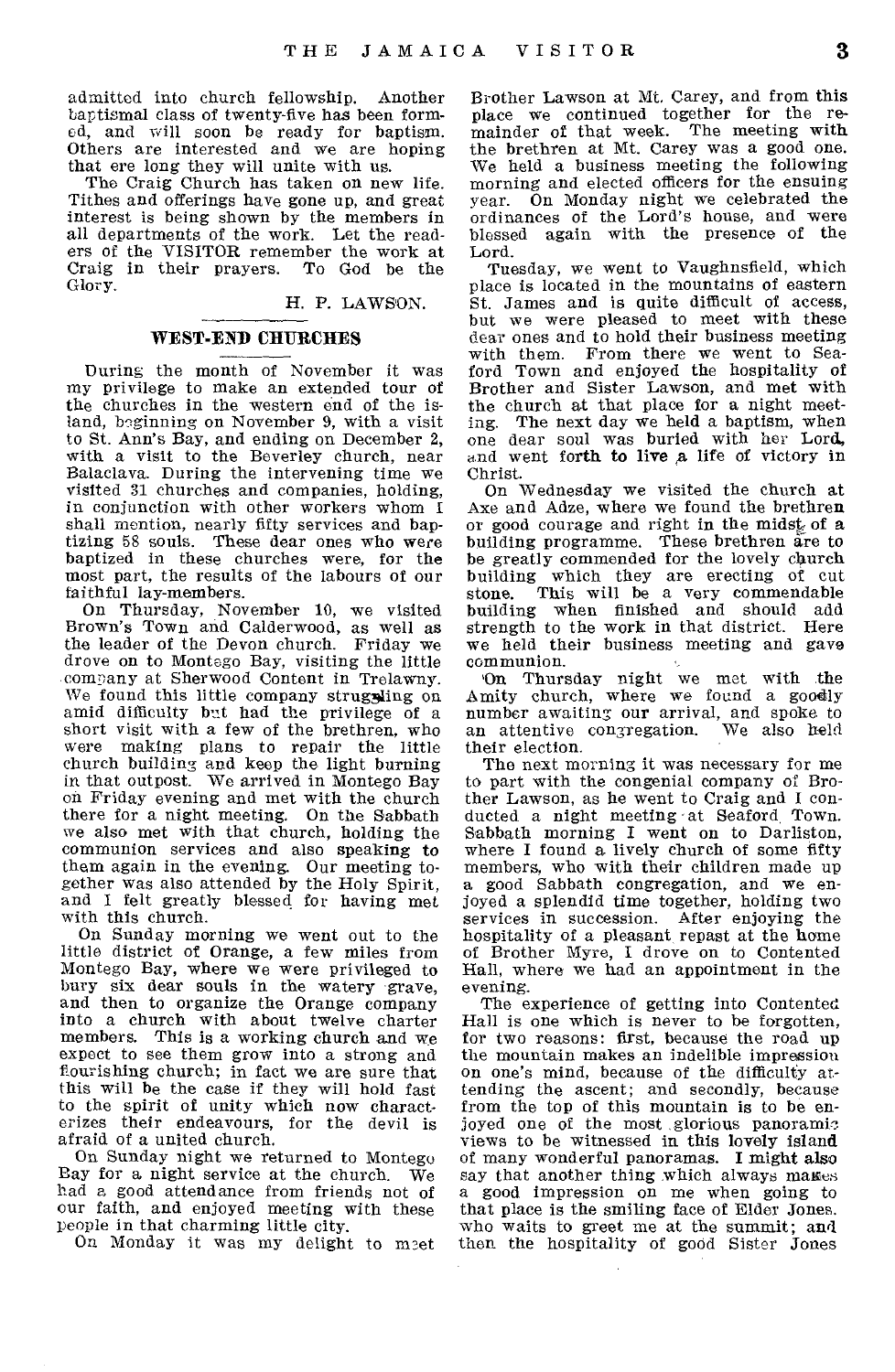is such that one only wishes he could remain a long time to enjoy it.

I should like to relate some of the experiences Elder Jones and I had riding mule back over the rough trails of that section, but will limit myself to the account of our visit with the churches near by. Sunday we visited the brethren at Canaan and New Roads, and while we were disappointed in getting the New Roads brethren together, and by bad weather for the day; yet we enjoyed meeting with a few at both places and trust the Lord blessed the messages borne and that the work may continue to advance in these places. On Monday we visited Fustic Grove and Beeston Springs. At both places we found the believers, though few in number, of good courage in the Lord and pressing the battle of the Kingdom on to certain victory.

Tuesday morning Elder Jones and I started for the West, visiting Bluefields and Sav-la-Mar on the way, and spending the night at Little London, where we held a business meeting. On Wednesday morning we- passed on to Sheffield, where we held two services and conducted the elections. We found the brethren at this church, which is only three or four miles from Negril Point, the extreme western part of the is-land, of good courage and doing a good work.

We then passed on to March Town, where 'we met Brother Lawson, and the three of us conducted special meetings over the Sabbath and Sunday. Since a report appears in this paper from one of the members of that church, we shall not say much about that visit only that this is a wonderful church and God is doing a mighty work in that district. Sister Innis, the leader, and Sister Sangster, the teacher, are leading out in a strong way in missionary work and all the brethren and sisters are co-operating with these leaders.

After returning Elder Jones safely to his home, Brother Lawson and I passed on to St. Elizabeth, where we spent a couple of days. On Monday we visited the White Hills compang, where we baptized seven dear ones, and conducted a little business meeting with them. The same evening we passed on to Jointwood, where we spent two days. This is one of our important churches, and we fblt very keenly the importance of the members there putting aside every hindrance and consecrating themselves as never before to the unfinished task of warning that .portion of the field. We truly enjoyed our visit at that place and pray that the brethren there may press on to victory.

Wednesday we visited Beverley and Craig, in Manchester. Since Brother Lawson has reported this visit, I will only say that we enjoyed a short visit with the Coleyville church while in that section and are glad to report that their new church building was nearing completion. We had every reason to believe that the work is onward in that place.

On Friday morning we returned to Beverley, where we had the privilege of baptizing a nice class of candidates, and holding the ordinances with the church and also the election. From there we drove on into Kingston and felt that our trip had been very successful in every way. We have prayed often for the churches in the west end of the island and believe the Lord will bring great victory to our churches in that section if they continue to press on in unity and love.

R. J. SYPE.

# EAST-END CHURCHES

The Week of Prayer was indeed a season of great refreshing to the churches on the east end of the island. We were glad to be able to spend some of the time with the churches at Sherwood Forest, Long Bay, Manchioneal, and Hector's River, as well as at our home church in Port Antonio. The Lord came very near to us at each place, and we could not help but feel that He was calling us to look anew upon the fields that are ripe already to harvest, as we saw the large numbers of strangers coming into the meetings at each place. Our hearts were made glad as we saw five take their stand at Manchioneal and one at Hector's River.

Reports from the different leaders show that there is a great interest to hear the truth on this end of the island, and we believe that a wonderful ingathering will take place in the near future.

I will give just one word more on the Harvest Ingathering endeavour at Port An-The readers of the VISITOR will no doubt be interested to learn that we went six Pounds above our church goal. The Lord surely works when His people lend themselves as His instruments. Of 104 members who took magazines and soliciting cards, 103 brought in something. Sickness prevented one sister from working, or we should have had every member a worker. Since coming to Conference, one church Leader has told us that his church reached and passed its goal by following, our plan-as outlined in the VIS-ITOR. I feel certan that if every church would follow this plan, much more could be accomplished, and £1,000 could easily be gathered in this, fair isle of ours. May the Lord richly bless us as we go forth anew for the saving of souls during 1928.

# ALLAN C. STOCKHAUSEN.

# FROM MANCHESTER

I visited the Grove Town church, on-Sabbath the 7th of December, 1927. The truth was taken to this part of the island of Jamaica by Elder W. J. Tanner. I am glad to report that it is still working like leaven. Although the notice was short, the attend•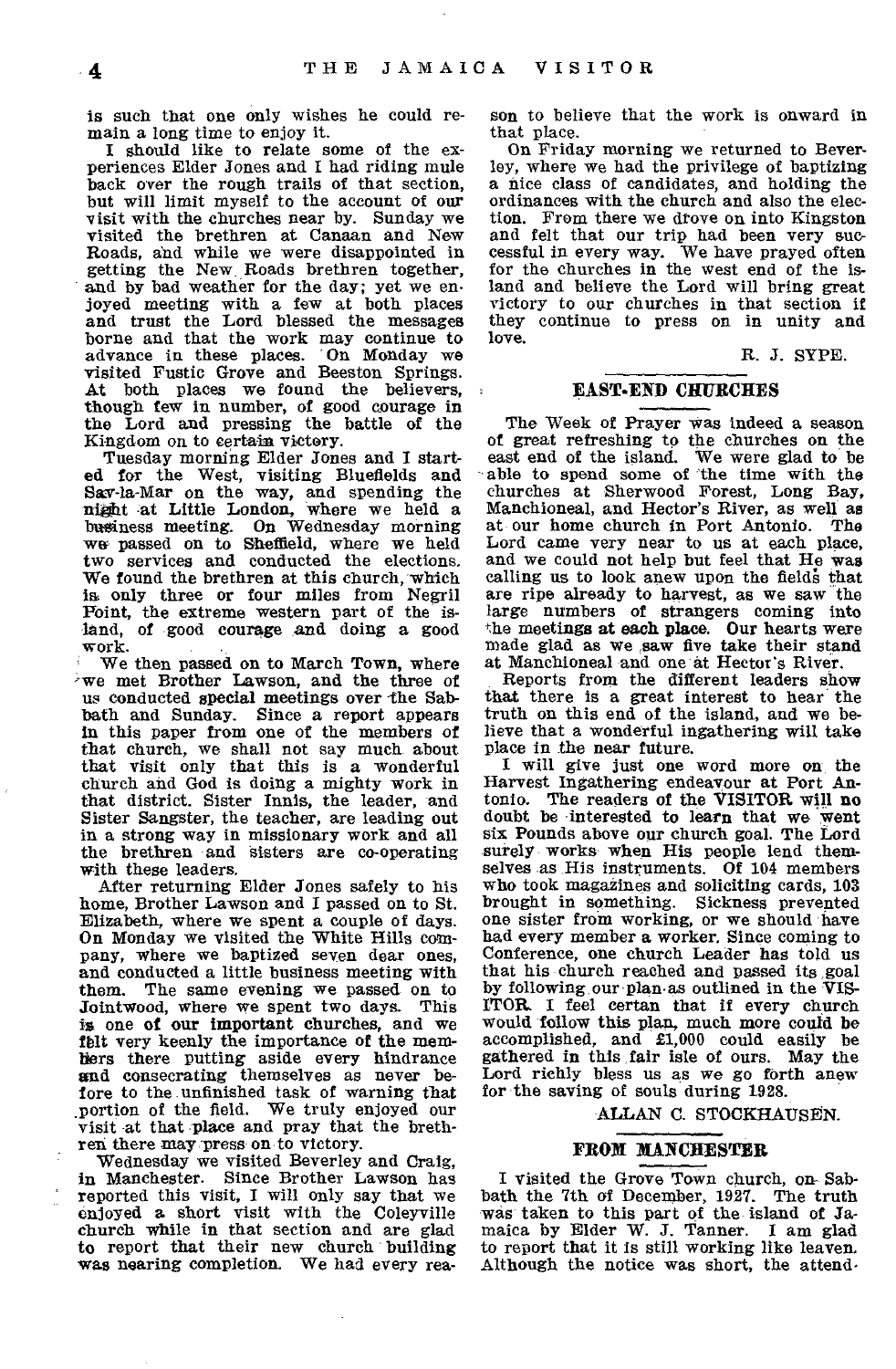ance was good. The leader informed me that there are some who are now ready for<br>baptism. There is seemingly a strong de-There is seemingly a strong determination on the part of some to press on with the faithful.

At Porus they are again holding Sunday night meetings, in order to get the truth before those who know it not. The attendance at their first meeting was good. Their place of worship is badly in need of being repaired.

In December I also visited Windsor For-<br>est. The members of this small company The members of this small company are of good courage. Here also, they are expecting to have some additions.

At Newport all are endeavouring to hold on. They have some lumber on their church lot, and are still talking about the building of a place of worship. They are still meeting in a private home, however, for the holding of their Sabbath Services. I do hope that a suitable place of worship may soon be provided for God's believing people in this part of the parish of Manchester. May greater blessings, and richer experiences be theirs and ours during the year upon which we have now entered, is the wish and prayer of the writer.

W. H. RANDLE.

# AMONG THE CHURCHES

During the Week of Prayer it was in my plan to visit four churches, but the inclement weather caused me to beat a retreat from Riversdale. Only Spanish Town received substantial help. Here we had good meetings on the 11th and 12th of December. On the 13th, I passed on to Riversdale, but<br>arrived there in the rain. As no meeting arrived there in the rain. could be held, I returned to Kingston on the 14th. The Week of Prayer brought us great refreshing, as showers on the thirsty land. Sixteen were baptized in Kingston on the 24th.

On the 17th I visited Port Antonio, and on that journey called in at Everton Park, and baptized four candidates in the morning at 8 o'clock and on reaching Snow Rill, five miles west of Port Antonio, effected a marriage between Aaron Powell and Susan Canns, at 12 p. m.

At 3 o'clock that Sunday afternoon, I was identified with the Port Antonio brethren in the capacity of chairman of a musical programme that they had prepared. It could be said of this that it was nothing less The church was packed to overflowing. Visiting brethren from Kingston and Montego Bay contributed a great deal to the success of the programme. Mr. Colin Pitter and Miss Ivy Wilson gave a good account of themselves in recitations and songs; but exceeding all items were the songs rendered by that "Song-bird", Mr. C. Standford. The local artistes deserve much ( ommendation also for the way in which they acquitted themselves. After an honr

and a half of profitable spent time, the meet- . ing concluded, all feeling well satisfied.

But only a very few stirred to leave their seats. Something more was about to happen. An expectant crowd waited to witness the solemnizing of a marriage between Brother Leonard Holness and Sister Lillian Phillips. In half an hour the tie was made, and the couple repaired from the altar with great joy of heart, their friends and wellwishers rejoicing with them. It was a neat little wedding, and everything connected therewith was conducted in good form from first to finish.

On the 21st, Bagbie was visited, where officers were re-elected for 1928. The same -work was effected at Carron Hall the next day. On the 25th I was with the brethren at Old Harbour in a Temperance Programme. As far as their side was concerned they acquitted themselves suitably, but the attendance did not warrant the effort.

S. U. POWELL.

# MARCH TOWN

November 26 and 27 were days that will be long remembered, when we were privileged to have three of our ministers with us. The Sabbath services were most beautiful. were most beautiful. Elder Sype preached at the mid-day service, and Elder Jones examined the baptismal candidates. The time of the Y. P. M. V. Society meeting was occupied by a discourse from Brother Lawson. With all the experiences gained for the day every heart was fully stirred to greater zeal.

On the morning of the 27th, all roads led to the river banks at Mount Pleasant, where we witnessed eighteen dear souls buried with their Lord in baptism, sixteen from March Town and two from Sheffield. The writer is very happy to say that ten were from the M. V. Society.

On returning we met for the reception into church fellowship of those who had been baptized and the celebration of the ordinances of the Lord's house. During the administering of the ordinances there came twenty-two of the brethren and sisters from Montego Bay, along with us of March Town making a crowd that a building of twice the size of our church could not hold.

Brethren, with the reflection of the Spirit of God in His peole, I can say, it appeals to me as a fortaste of heaven.

"A day of sweet reflection Thou art, a day of love:

A day to raise affection from earth to things above.

New graces ever gaining from this our day of rest,

We *seek* the rest remaining in mansions of the blest."

> T. E. SHAW, **Leader M. V. Society.**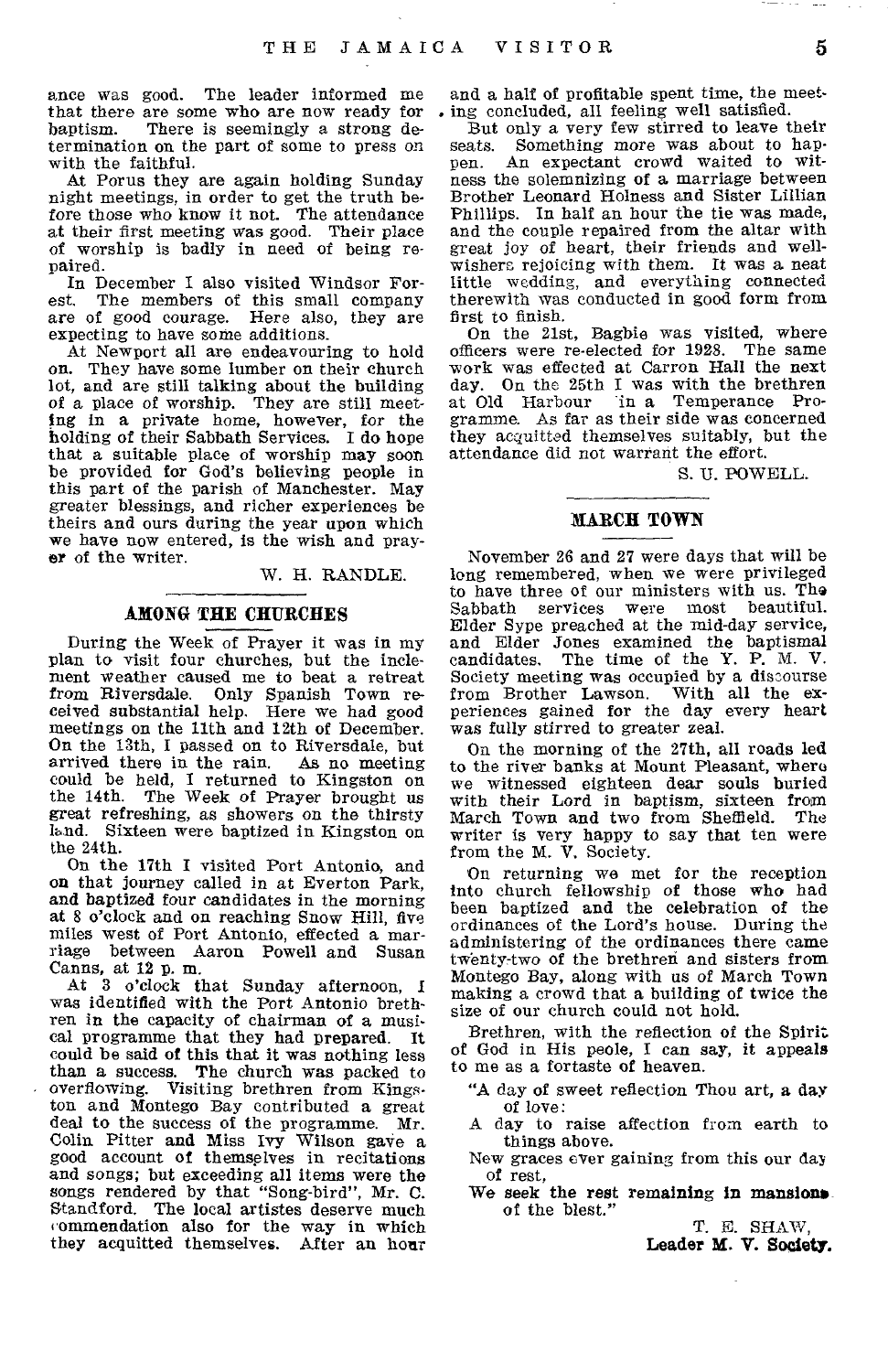# GUY'S HILL

The Week-of-Prayer proved a blessed season to the Guy's Hill church. Although the weather was very bad; the heavy and continued rains making the road from the homes of our people very muddy and difficult to get through, that did not dampen the ardour of the brethren. It was good to see<br>the faithful gathering each morning. The the faithful gathering each morning. presence of the Holy Spirit was greatly manifested as sins were confessed, and recansecration to God for service was made.

The last day of the old year was a day of rich blessing to us. As the first minutes of the new year were rolling in, two dear souls took their stand for God and His truth.

You will be pleased to hear that at this writing the church building is completed all to about twelve benches, and for these, lumber is being prepared.

It was only two and a half years ago, that the corner-stone was laid for the building, which is 24 by 36 with a porch and belfry. The brethren, including the young people, have sacrificed nobly in order to have it finished. It is marvelous to trace the hand of God leading and opening the way for the means to come in. Hasten on, glad day, when the toilers shall all be gathered home and hear the blessed "Well Done."

HUBERT FLETCHER.

#### TRINITY VILLE

The Trinity Ville S. D. A. Church is on the move again. God, who loves dearly His children, would not suffer this church, which is one of the oldest in the island, to be Satan had entered in, causing misunderstanding among the brethren, especially among the leading ones. Sarcasm arose; confidence was lost, and interest was dead.

It was my privilege in canvassing around Trinity Ville to visit this Church. On seeing the spacious church building with only a few people out to Sabbath School (sometimes five or six), and realizing the inducement offered by a most fertile soil around for the precious seed of truth, my heart was moved with compassion. I petitioned the conference to send some worker to settle affairs, but this could not be granted, owing to deficiency of workers.

As I prayed to God that He would settle matters in the church, the Holy Spirit impressed me that I should call all the members of the church tgether, even those that were dropped, to a meeting for a spiritual reformation. I did so, going myself to some of the homes of the dear brethren and sisters, who were glad for the help, in that nearly every one came out to the meeting Sunday, December 4th.

We went down to the bottom of this spiritual dearth, and God helped us so that such matters were put to right. Each renewed his allegiance to God and pledged to turn over a new leaf, getting in readiness for the week of prayer, which was to begin the following Sabbath.

My heart was filled with joy, when on Sabbath the 10th inst., we had twenty-six of the brethren out to begin the Week of Prayer. The Spirit of God moved upon us that Sabbath and continued with us for the week. You can just imagine how on the last day of this spiritual feast the Holy Spirit was manifested in our midst. Those who had been with-holding God's tithe, were impressed to state that they would make restitution. The matter of the Harvest Ingathering was urged. Testimonies from the depth of the heart were given; and with tears in their eyes some expressed their determination to have a closer walk with God.

In the last meeting for the day those who had burdens on their minds for their loved ones outside the truth requested that prayers be made for them; and on our knees we sent up to God some most fervent prayers. Never had I spent a better week of prayer. When the day came to a close, we were all sorry that we had to be separated.

It is true that with our Bibles we should never got cold despite the absence of a a minister; nevertheless the minister exercises a certain influence over his flock, so that when he does not visit them they are apt to lose their zeal. "The Harvest are apt to lose their zeal. truly is great," and "the labourers are few,"' but pray that a worker be sent into the Harvest field of St. Thomas.

ARTHUR W. HERON.

# *SUNDAY SCHOOL DEPARTMENT.*

# CONFERENCE REPORT

The S. S. Department of the S. D. A. denomination is one of the greatest importance. It is important because it includes<br>every believer in this Third Angel's Message, whether baptized members or those who are interested, whether old or young, sick or well, those far away and those near at hand, those in the home 'and and those in the far-away field.

It is important because it is where the the whole denomination is engaged in the study of the word of God.

It is important because it is where many first learn to take up responsibilities in the Lord's work.

It is where the young and old may learn, if they will, to be faithful in the accomplishment of assigned duties.

It is where all may use their personal influence positively for good, and it is where all may learn a spirit of self-denial.

Test. on S. S. Work, P. 109 says:—"The Sabbath school is an important branch of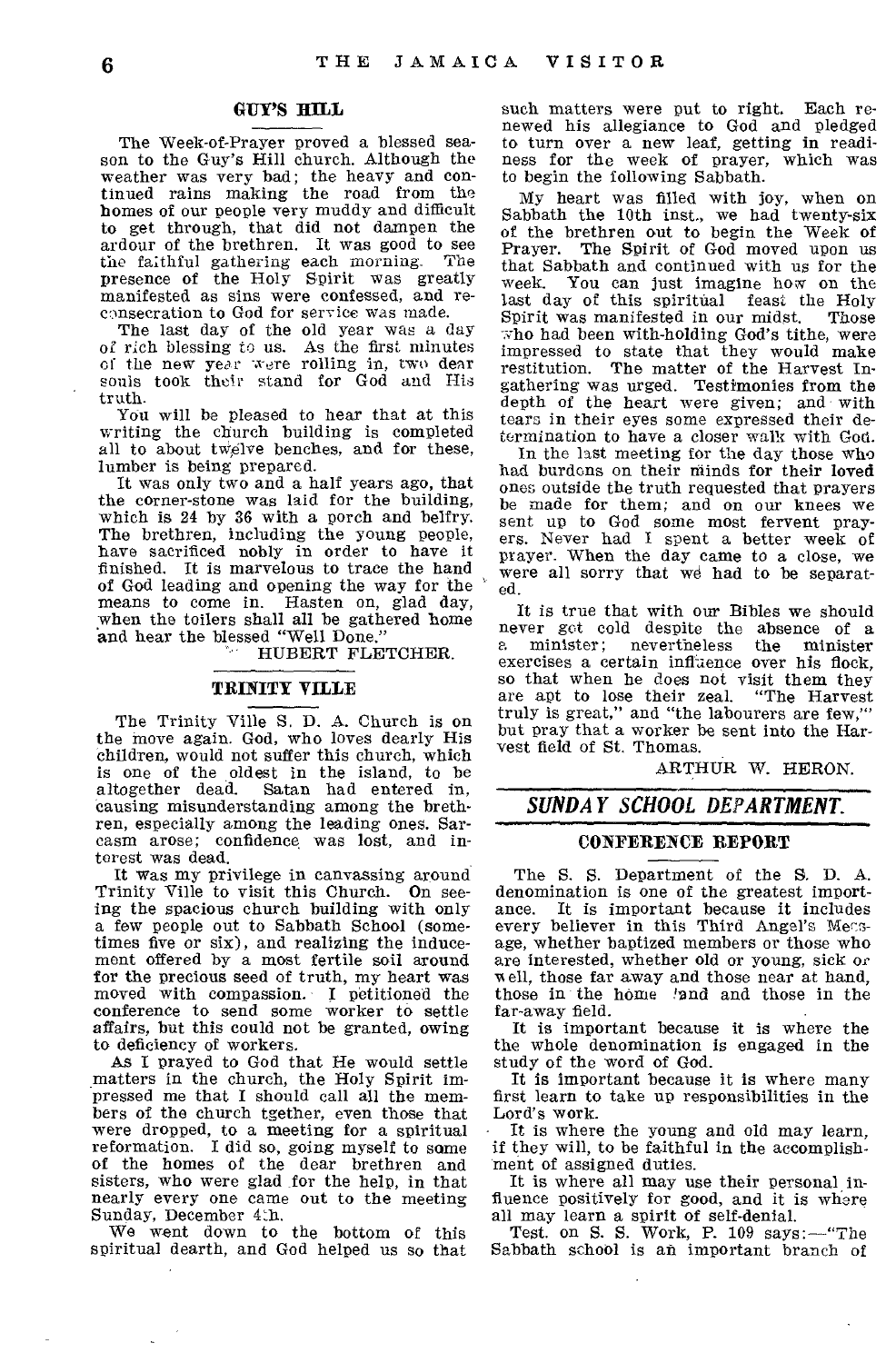the missionary *work,* not only because it gives to young and old a knowledge of God's work, but because it awakens in them a love for its sacred truths, and a desire to study them for themselves; above all, it teaches them to regulate their lives by its holy teachings." "There should be a living growing interest in storing the mind with Bible truth," and where can this be better accomplished than in the Sabbath-school? Surely those who do not cast their interest in with the Sabbath-school are missing a very great blessing.

In our island of Jamaica the Sabbathschool has been and is a strong tower to -God's people. It holds them together and brings in a spirit of unity and oneness.

Away back some 34 years ago the first Sabbath-school in Jamaica was held in Kingston, on Law Street, at the home of Sister Harrison, one of the pioneer workers in this field. From this small beginning the work has grown so that now we have 86 Sabbath-schools, and 65 Conference Home Department members.

The S. S. membership at the close of the third quarter of this year was 3,718, and the Sabbath-school offerings for the same  $quarter$  amounted to £238 18/64. The work is growing and enlarging, and wherever there is a Sabbath keeper there should be a Sabbath-school of some kind, "for every member of the church should be a member of the Sabbath-school." Carelessness in enoiling **gives us many missing** members, as those who are not enrolled are not counted members.

The object of the Sabbath-school is the ingathering of souls, and this should be kept in mind by every officer and teacher. We all need to get a vision of the Sabbath-school as a real soul-winning agency.

In Jamaica about 460 teachers take their places before their classes in Sabbath-school every Sabbath. Oh! that every teacher could realize how he is being watched and look well to his daily life! God is calling young and old to give Him whole-hearted service in the Sabbath-school. Out of this body of teachers only 130 enrolled for the study of the Teacher's Training Course for 1927. As yet I am unable to give the number of those who will write on the questions. **I** am sorry to say only 29 schools out of the 86 enjoy the help of our good paper the *S. S. Worker.*  This should be in the hands of every teacher and officer in our schools.

For the first three quarters of 1927, 106 persons have received book marks for perfect attendance and daily study of the S. S. lesson. This record might have been better had it not been for the heavy rains over the field.

As we take a backward glance, we can see Ix here many improvements might have been made, but by God's help let us press forward.

I want to extend to all my hearty thanks for your co-operation. It is because of this

that I am able to bring in this report. My prayer is that you will give my successor the same hearty support you have ever given me.

I appeal to the young people to step forward and take their place in the Sabbathschool work. The prophet of God says, "What the cause most needs is consecrated young men and women who feel a personal responsibility for the advance of the work and who will co-operate with divine agencies to shed light into the moral darkness of the world." My earnest desire and prayer is that the Sabbath-schools of Jamaica "will come behind in no good thing."

H. A. HURDON Secretary.

#### THE LAMBS FOLLOW THE SHEEP.

We oft hear the plea for trying to keep The lambs of the flock in the fold ; And well we may but what of the sheep? Shall they be left out in the cold?

And why for the sheep should we earnestly long,

And as earnestly hope and pray ?— Because there is danger, if they go wrong, They will lead the young lambs away.

Twas a sheep, not a lamb, that strayed away,<br>In the parable Jesus told, -

A grown-up sheep that had cone astray, From ninety and nine in the fold.

The lambs will follow the sheep you know, Wherever the sheep may stray; If the sheep go wrong, it will not be long Till the lambs are as wrong as they.

And so with the sheep we earnestly plead,<br>For the sake of the lambs to-day.<br>If the lambs are lost, what a terrible cost

Some sheep may have to pay !

*Selected.* 

### AN APPEAL

Glorious will be the reward of those who have faithfully carried the printed pages of truth over the mountains and valleys, hills and plains, to the homes of those that are groping in darkness. People have been coming into the truth in every country on earth through the printed page.

What is true of other lands is true also of Jamaica. At the beginning of the year that is past, we as colporteurs started out on the undiscovered regions of the future, but resting on the unfailing promises of our God, we have come out more than conquerors through Him that loved us and **gave**  Himself for us.

I am sure that the readers of the VISITOR will be pleased to know that we have been able to place in the homes of Jamaica over fourteen hundred Pounds worth of our truth-<br>filled literature. We have also visited over We have also visited over seven thousand homes, and in some way have told the people about the Message.

We are absolutely sure that in the kingdom of God many are *going* to rejoice as the result of this good work. Now, brethren and sisters, another year is before us, with all its privileges for doing good in this